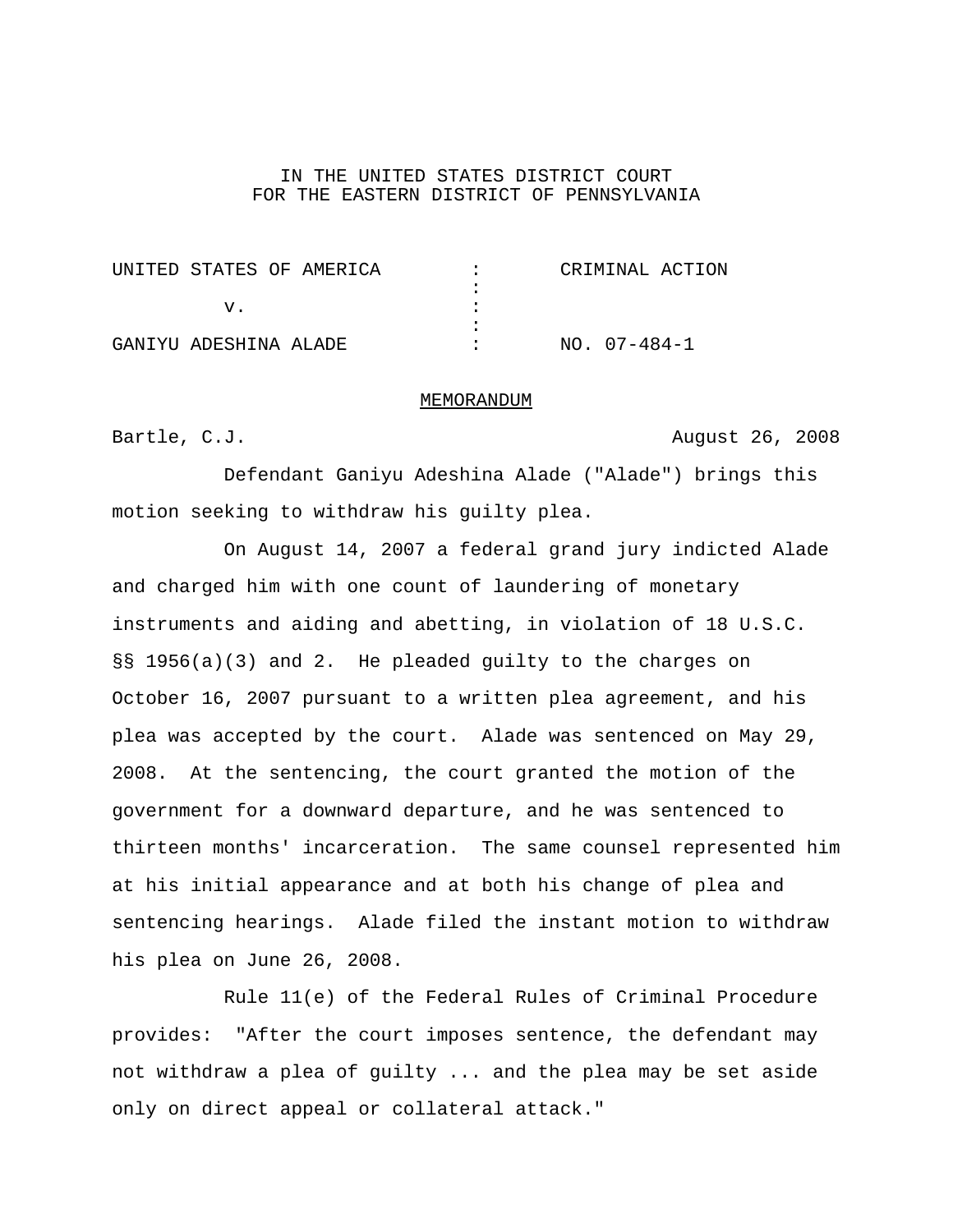Alade's present motion is in effect a collateral attack seeking to set aside his guilty plea.**<sup>1</sup>** By the terms of his guilty plea agreement, Alade expressly waived all rights to attack his conviction and sentence collaterally, except for reasons not relevant here. Our Court of Appeals has held that a defendant's waiver of his right to appeal or collateral attack is valid if the waiver was knowing and voluntary and provided that it would not amount to a miscarriage of justice. U.S. v. Khattak, 273 F.3d 557, 562 (3d Cir. 2001).

During the change of plea hearing, the attorney for the government, at the request of the court, put on the record the provisions of the plea agreement, including those regarding the defendant's waiver of appeal or collateral attack. Alade acknowledged that he had read, understood and discussed the written plea agreement with counsel before he signed it. He specifically agreed that he understood the waiver provision. After additional questioning, the court found that Alade was competent to plead and that his decision to accept the terms of his plea agreement was knowing and voluntary. Thus, Alade can only mount a collateral attack if forbidding him to do so would amount to a miscarriage of justice.

Alade bases his motion on the following allegations: (1) that he was not fully aware of what the results of a guilty

<sup>1.</sup> We note that Alade has not taken an appeal from the Judgment entered against him on May 30, 2008. The time within which he was entitled to take an appeal has expired. See Rule  $4(b)(1)(A)$ of the Federal Rules of Appellate Procedure.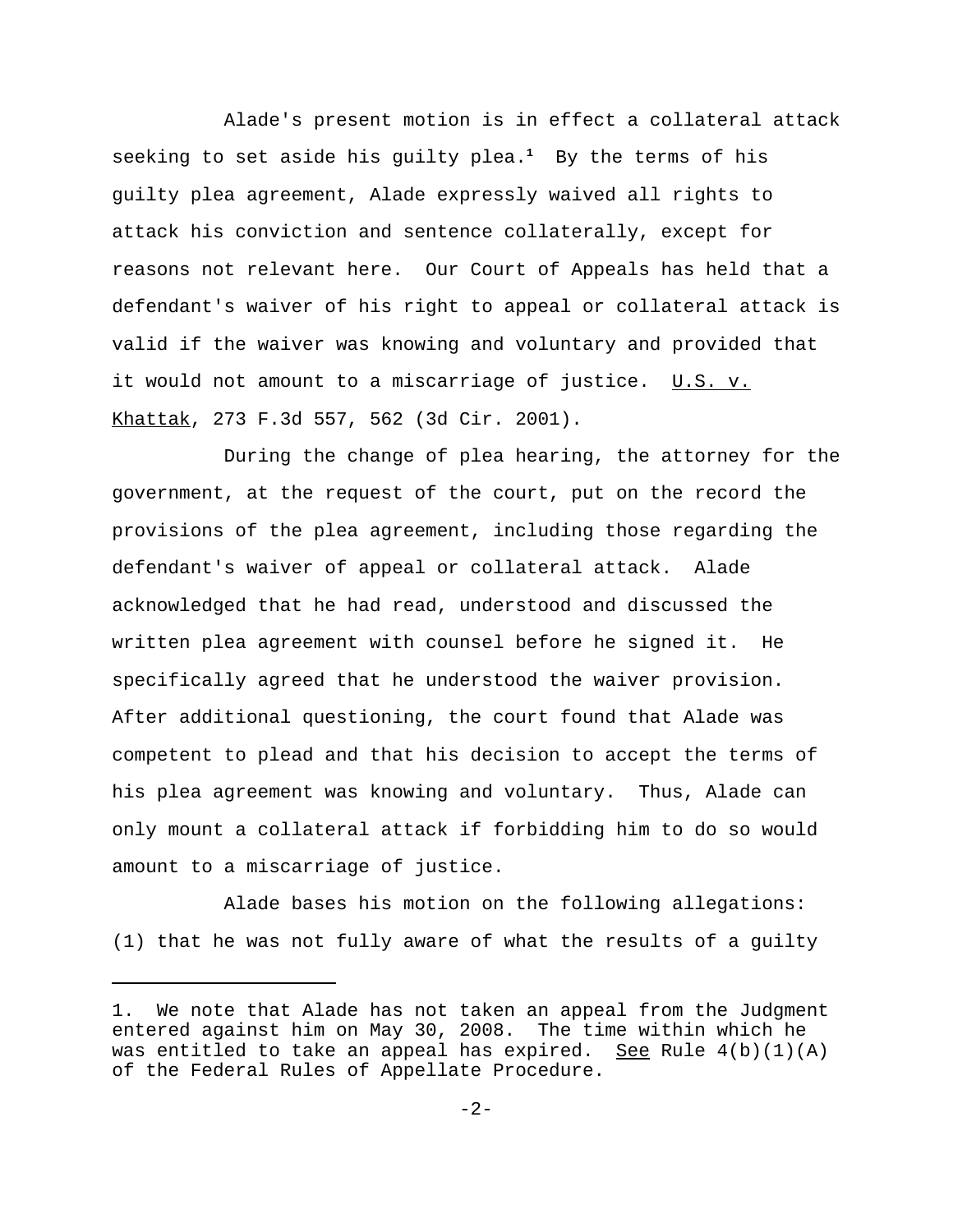plea would entail, and that incarceration was a possibility; (2) that he did not comprehend every aspect of the proceedings, as English is not his first language and he has some limitations in his understanding of legal language; and (3) that he was acting as an "employee" for all activities for which he was indicted so that he was not in a position to refuse the instructions of his employer.

Even if Alade could show that any of these assertions shows error amounting to a miscarriage of justice, they are not supported by the facts of this case. At the change of plea hearing, immediately upon being sworn, Mr. Alade was asked by the court whether he read, wrote and understood the English language. Mr. Alade responded "Yes." He continued to answer appropriately and in English all of the questions put to him by the court, asking for clarification when necessary. When he appeared before the court in his sentencing hearing, he again spoke in English throughout the proceedings, including allocution. Alade made no mention at either hearing to an "inability" to understand English or legal terminology in the English language nor did he ever request an interpreter.

Nor can Alade credibly contend that he was not fully aware of what a guilty plea would entail or that incarceration was a possibility. Alade pleaded guilty pursuant to a written plea agreement, which he acknowledged reading, understanding, and discussing with his counsel before signing. Moreover, during the course of the hearing, the court requested that the attorney for

 $-3-$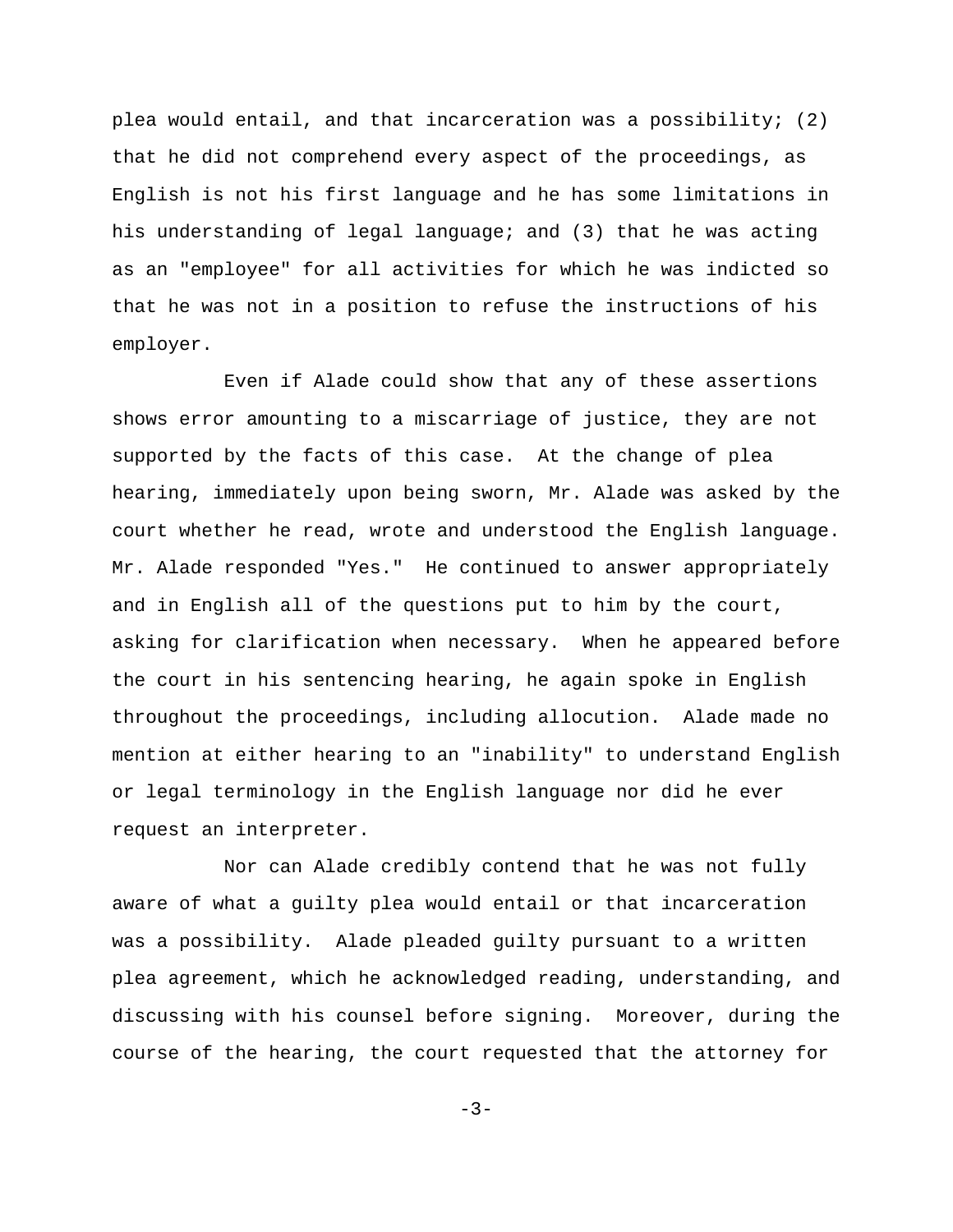the government summarize the maximum penalties to which Alade would be subject. After she had done so, Alade stated that he understood that he could face a maximum of twenty years' imprisonment. Upon questioning by the court, Alade further stated that he understood that he could receive a penalty up to the maximum and that he would not be entitled to withdraw his guilty plea if the court imposed a more severe sentence than he expected. At the close of the hearing, Alade was asked by the court if he understood that as a citizen of Nigeria he may also be subject to deportation in addition to imprisonment. Again, Alade answered that he understood.

Finally, Alade's contention that he was acting as an employee for all activities for which he was indicted is both irrelevant and contrary to the government's recitation at the change of plea hearing of the undisputed underlying facts supporting the indictment. We first note that, even if this allegation were true, it would not impact Alade's personal criminal liability. Additionally, the government's summary described four occasions on which Alade agreed to launder money for an undercover FBI agent through a Western Union facility. Alade agreed that the government's recitation of the facts was accurate.

The motion of defendant Ganiyu Adeshina Alade to withdraw his guilty plea will be denied.

 $-4-$